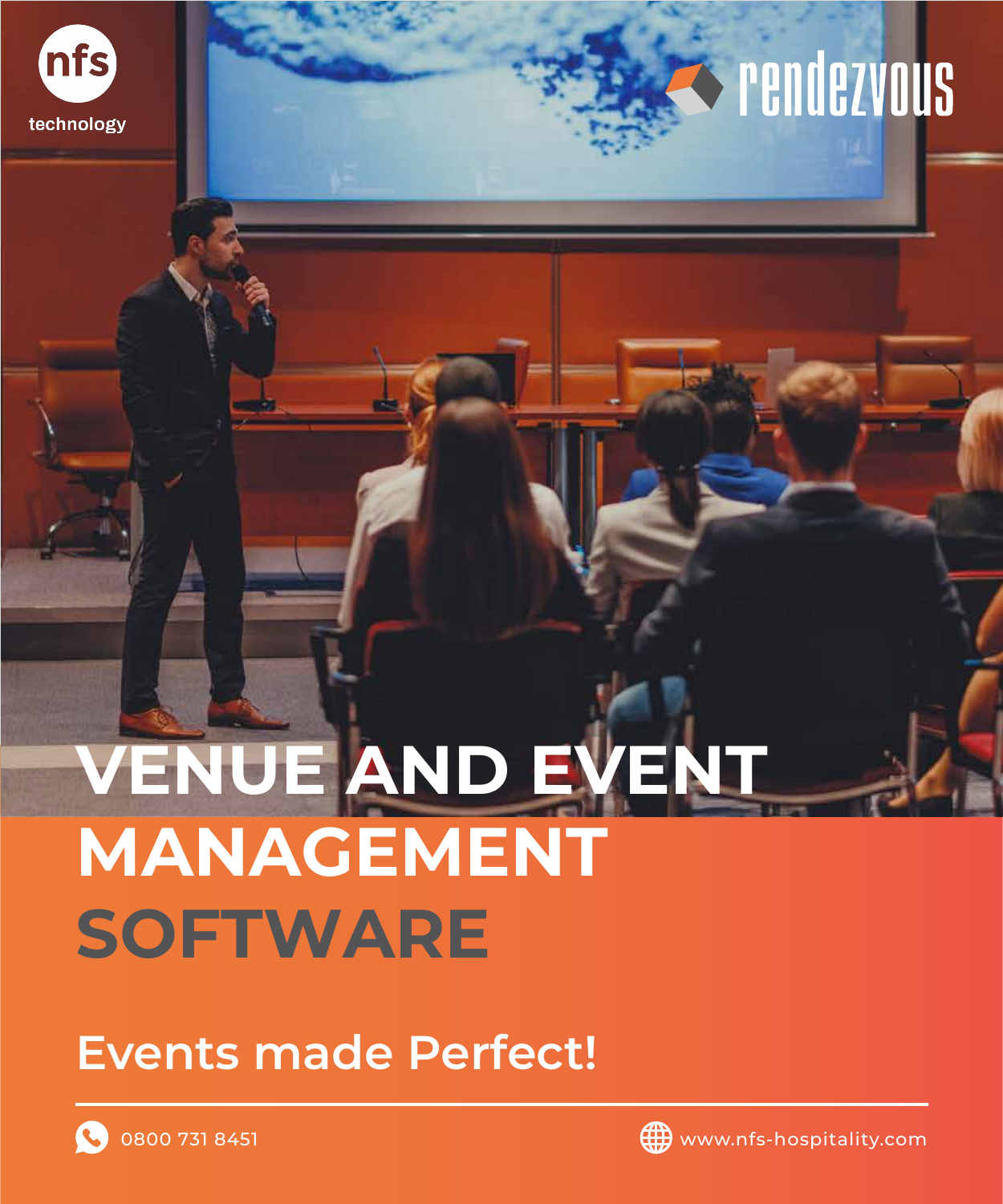## What is Rendezvous?

**Rendezvous is the powerful technology that supports and streamlines your entire meeting venue from enquiry handling to diary management and billing – effortlessly.**

#### **Run your venue**

- **More easily, with relevant information at your fingertips**
- **More efficiently, using an integrated technology platform**
- **More profitably, having better control of costs and sales activity.**

#### **Your total package**

**Everything you need to grow your**

**business - at your fingertips**

- **Online sales and enquiry handling**
- **Diary management**
- **Proposals and contracts**
- **Function and event sheets**
- **Accurate billing and financials**
- **Over 150 reports and dashboards.**



#### **Simple to deploy & easily accessible**

- **Cloud-based so you can access data from anywhere**
- **Real-time reports and analytics to support smart decision making**
- **Fully integrates with your accounting, digital signage and online channels**
- **Easy to set up and simple to use.**

**[Watch Video](https://www.nfs-hospitality.com/our-videos/?wvideo=dglgd0llpm)**



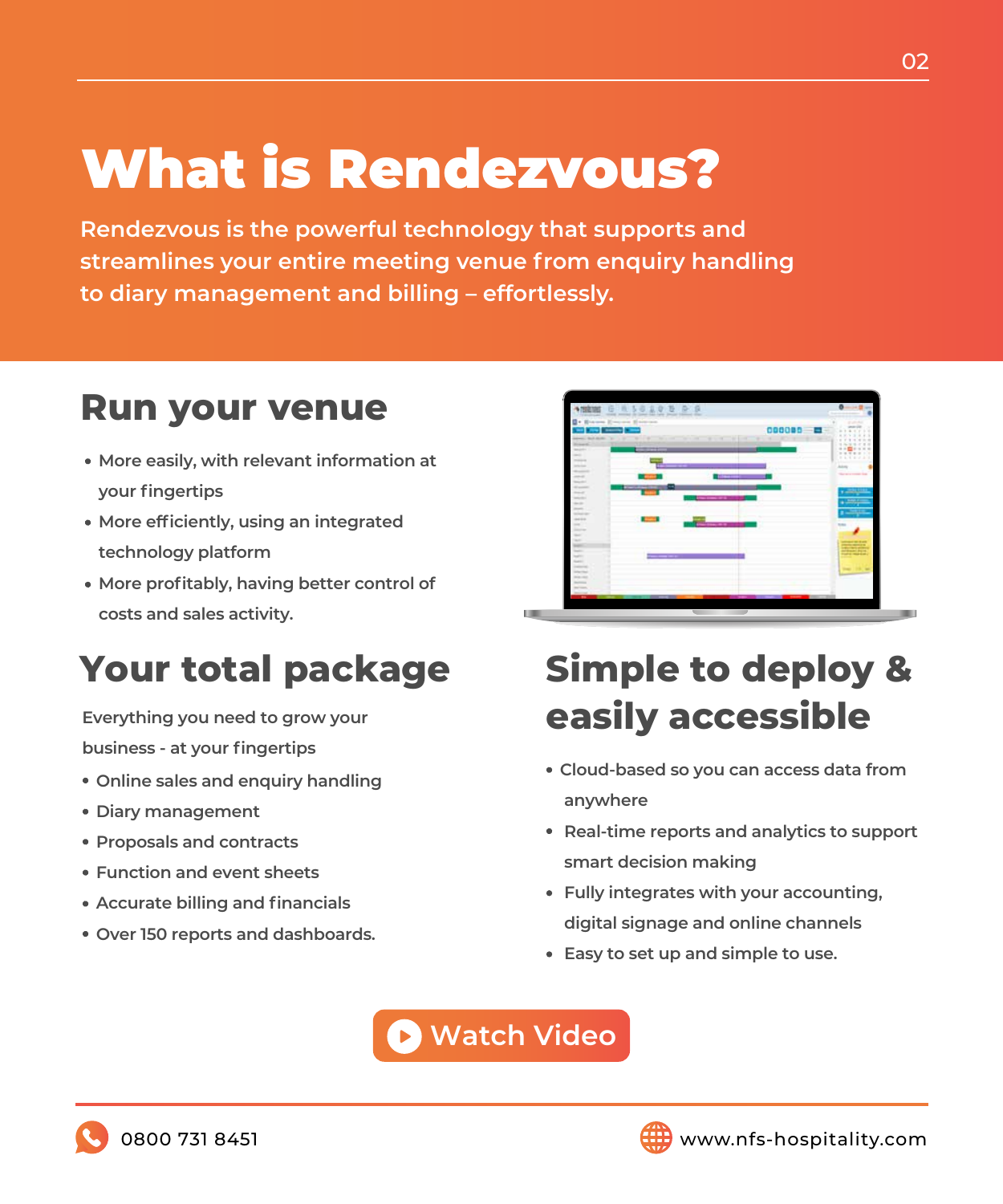### NFS building blocks for venue management



**Never miss a sales lead again. Schedule, monitor and prioritise follow-up tasks with Rendezvous sales/ CRM functionality.**



**ONLINE PORTAL DIARY** 

**Gain cost-effective enquiry and booking capability direct from your website using our portal, including payments if required.**



#### **DIGITAL TRANSFORMATION REPORTING**

**Create an ecosystem which maximises the return on your investment in technology. Integration with digital signage, CRM and online booking portals enables you to have a system fully tailored to your needs.** 



**Streamline deposits, invoices and credit notes, while dealing with contracts, function sheets, deposit requests and event billing.**



**With a highly visual view of available space, advanced diary capabilities make it straightforward to view room availability and select the right space.**



**All the management information you need at your fingertips. Our highly graphical dashboards enable you to drill down on the KPIs that matter and make fast yet informed business decisions.**

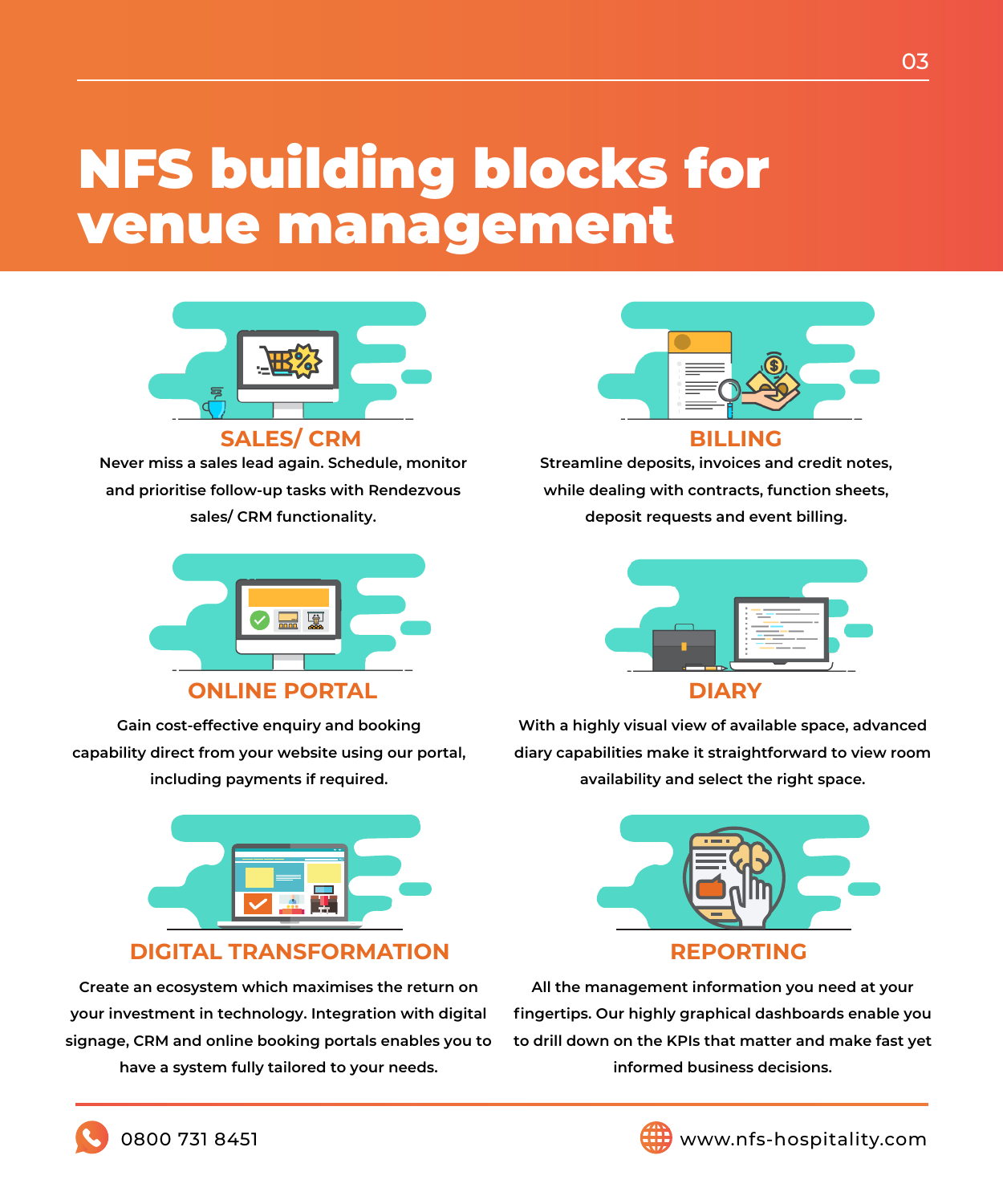#### Key venue trends & Challenges

**Venues are facing greater challenges than ever before and you need a system flexible enough to support your business in challenging times for both revenue generation and the delivery of high-quality events. Here's how Rendezvous supports your business.**

#### **Digital transformation**

Tackling the hottest venue issues with better use of technology

- Drive online booking 24/7
- **Streamline workflow from enquiry to** contract close
- Enhance your visitor experience massively
- Deliver sensational events by seamless integration with digital presentation technologies.

#### **Managing visitors**

Build customer confidence in venue safety with the following

- Zero-touch access
- QR codes for seamless check-in and out
- Digital signage for perfect wayfinding
- Seamless visitor notification.

#### **Better sales and marketing**

• Integrate sales and CRM for maximum effectiveness. By combining the best sales and marketing tools you will drive better enquiries and conversions.

#### **Creating flex space**

- Rethink your space configuration to meet evolving customer needs
- Develop new revenue streams as demand for agile working increases.

#### **Improve margins**

- Calculate maximum yield for your space dynamically
- Always achieve the optimum rate automatically.



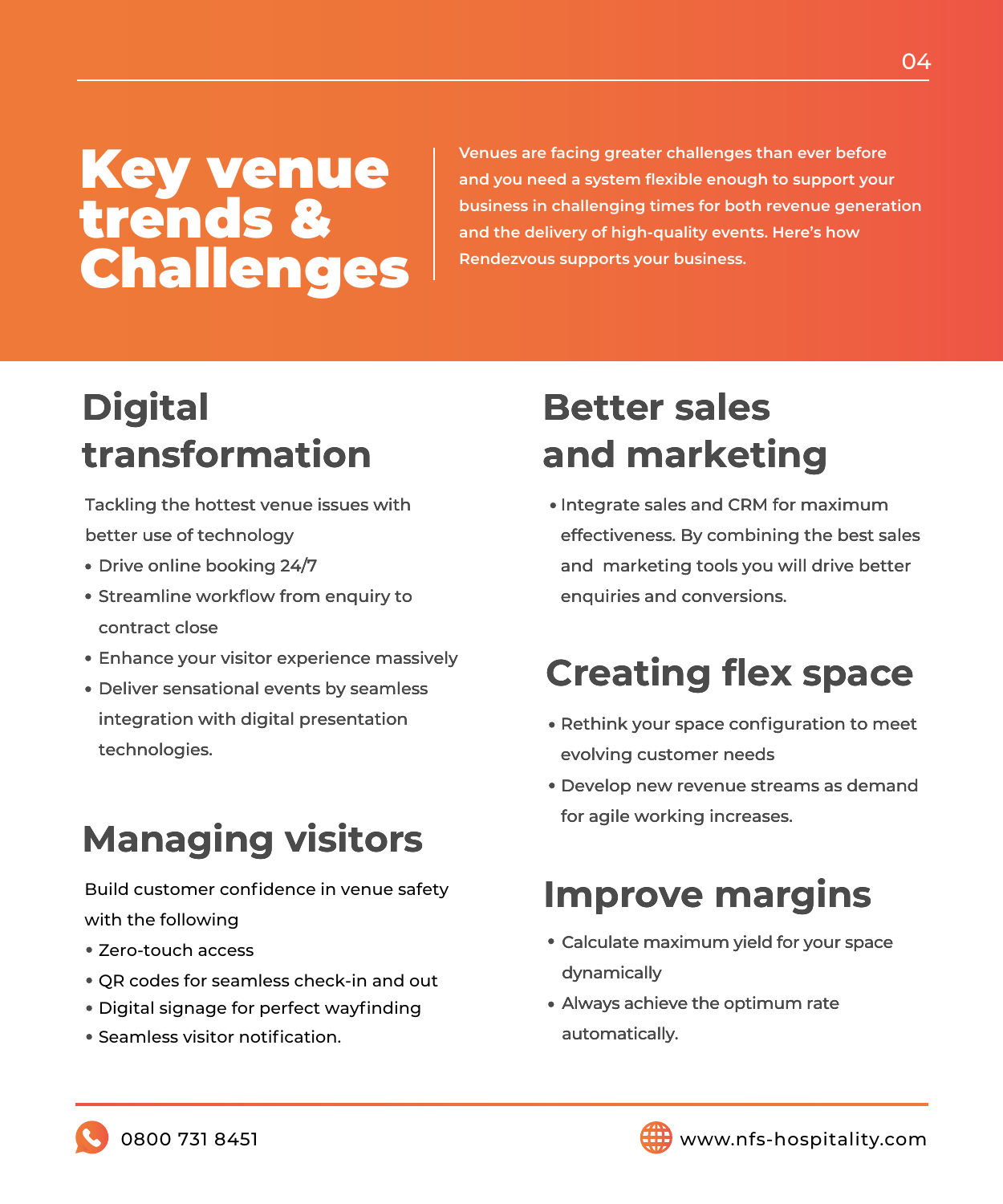#### How Rendezvous drives your revenue

Maximising client retention and converting new enquiries is key to a thriving future and Rendezvous supports this with sales reporting, streamlined enquiry handling, dashboards and integration to the leading CRM platform, Microsoft Dynamics.

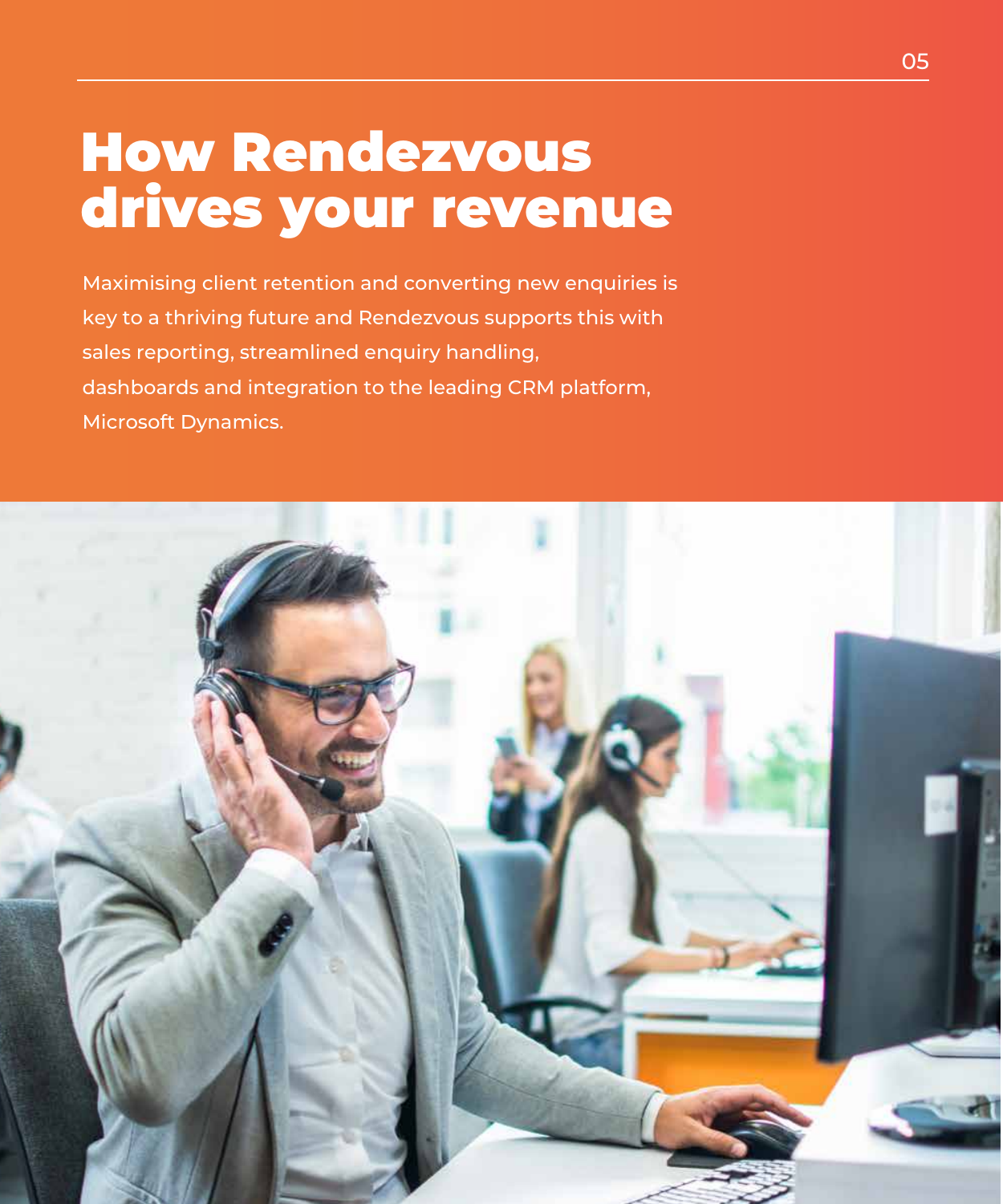### Maximise event revenue

#### **New business development**

- the booking system • Capture all incoming leads directly into
- Convert more enquiries into business by rigorous follow up
- Reduce admin with automated tasks including deposit requests.

#### **Integrated sales and marketing**

- Integrates with Microsoft Dynamics, a cost-effective CRM platform
- Streamlines the sales process, with full pipeline reporting
- Live availability of space from the Dynamics CRM
- Create professional proposals
- Full Outlook integration, for seamless client engagement
- Social media management as part of the CRM solution.

• Build new events functionality easily such as events online.

#### **Doing more online**

- Fully customisable web forms for enquiries, room availability, booking and payment
- Provide complete convenience for clients 24/7
- Live availability and instant booking, sales person notification
- Offer room inventory via your website and third parties including Venue Directory.

#### **Repeat business**

- Pinpoint customers who spend the most
- Easily identify booking patterns and historical trends
- Create targeted marketing campaigns
- Increase the revenue contribution of your existing clients
- Encourage and reward their loyalty using promotional packages.



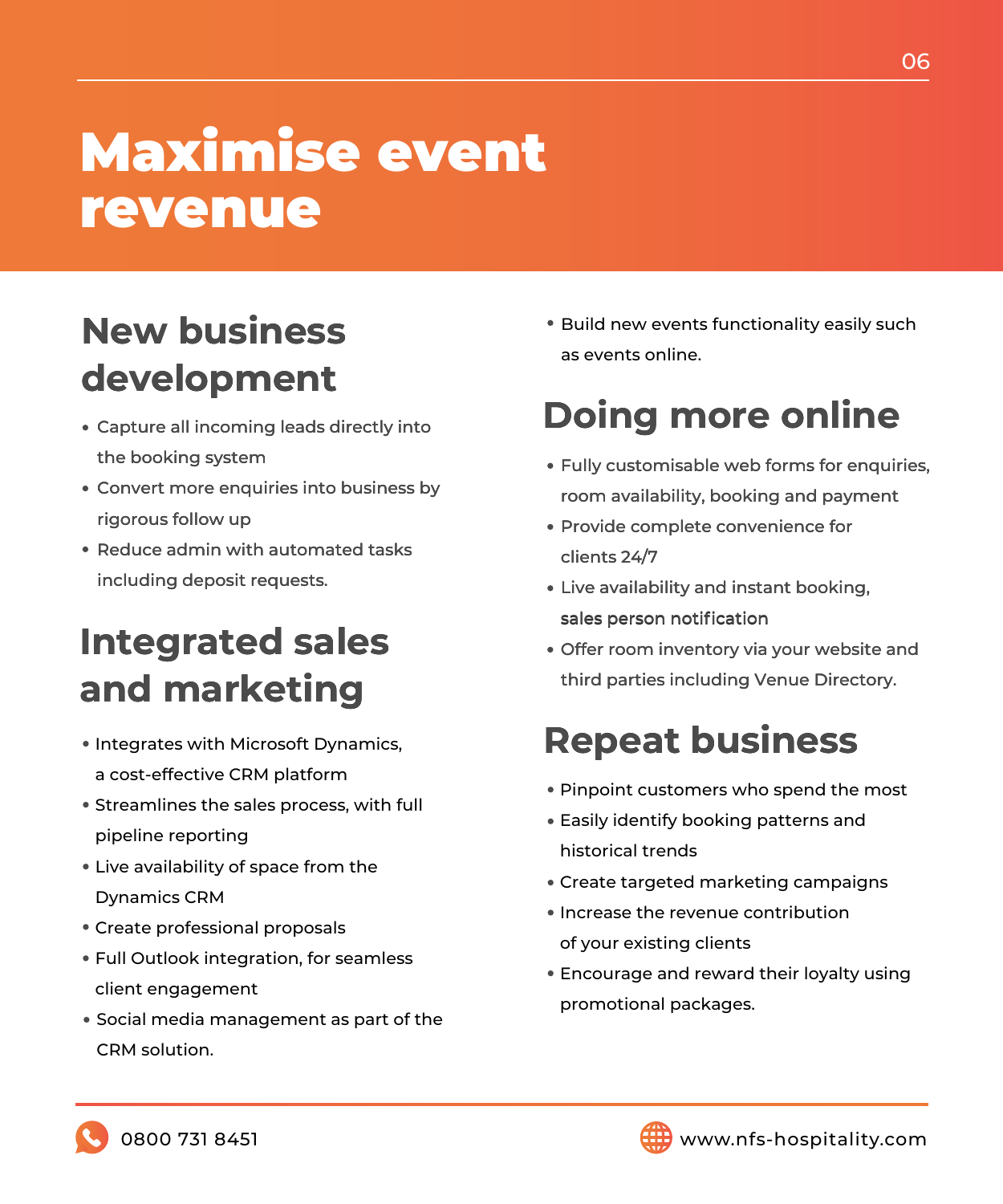#### Rendezvous and Dynamics CRM – an unbeatable partnership for venues

**Microsoft Dynamics is the leading CRM solution for large and multi-site venue operators. Seamless integration with Rendezvous delivers an end to end venue sales and marketing machine.**

#### **Comprehensive**

#### **features**

- Comprehensive sales management capability
- World-beating multi-channel marketing campaign management
- Accurate and insightful reporting for faster decision making
- Total integration with the Office desktop.

#### **Create a great client experience**

- Live booking availability your sales team can book event space straight out of Dynamics
- One database no need to rekey in data – a great time saver!
- Increased client retention use Rendezvous' data to intelligently upsell
- Improved account management pinpoint, and market to, your best clients.

#### **Improve performance**

- Easily schedule social media across all platforms
- Create stunning email campaigns for timely and automated lead nurture
- Automated lead scoring spend time on engaged prospects
- Personalised dashboards all KPIs in one place - faster decisions
- Microsoft BI Reporting graphical, insightful and customisable.

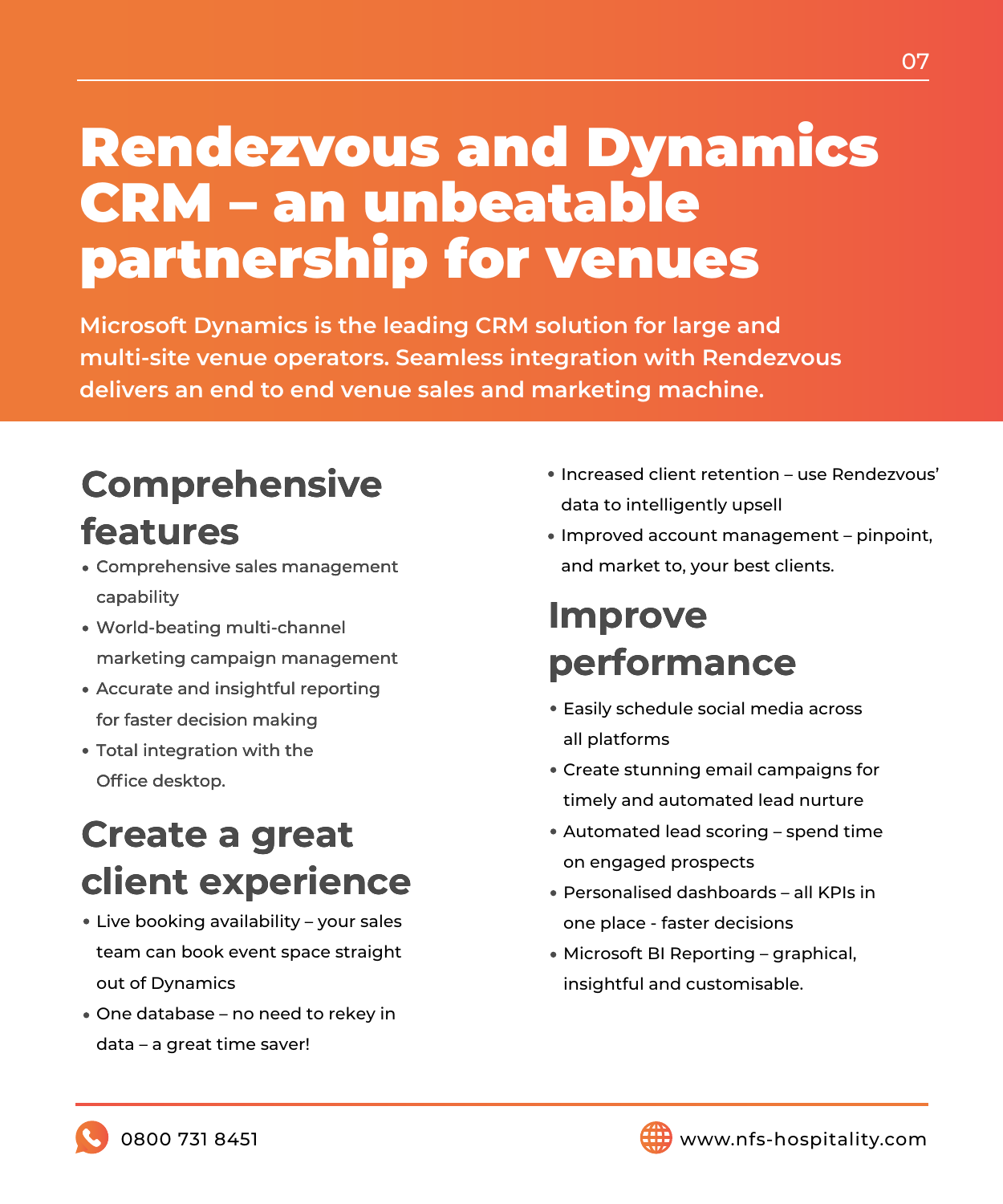## Fully-integrated technology

**The Rendezvous platform supports venues by creating an ecosystem for efficient management of sales opportunities, customer experience and financial management.**

#### **Rendezvous Open API technology integrates with**

- Digital signage
- Access control
- Collaboration platforms
- Office productivity tools
- Visitor management.

# **Outlook Integration** • Digital signage<br>
• Access control<br>
• Collaboration platforms<br>
• Collaboration platforms<br>
• Clearly communicate free/busy s<br>
• Clearly communicate free/busy s<br>
• Reduce no shows<br>
• Cuide your visitors to the correct<br> **Out**

For venues with internal space and the need for self-service, the Rendezvous QuickBook App, fully integrated with Outlook, offers the ideal solution for the booking of internal meeting space, desks and services like catering.

**The solution set includes:**

Rendezvous Exchange Sync and Outlook integration

- Booking a room straight from your Outlook calendar
- End to end meeting change management, from Rendezvous or Outlook.

Integration with digital signage helps to

- Clearly communicate free/busy status
- Reduce no shows
- Create a professional impression
- Guide your visitors to the correct room.



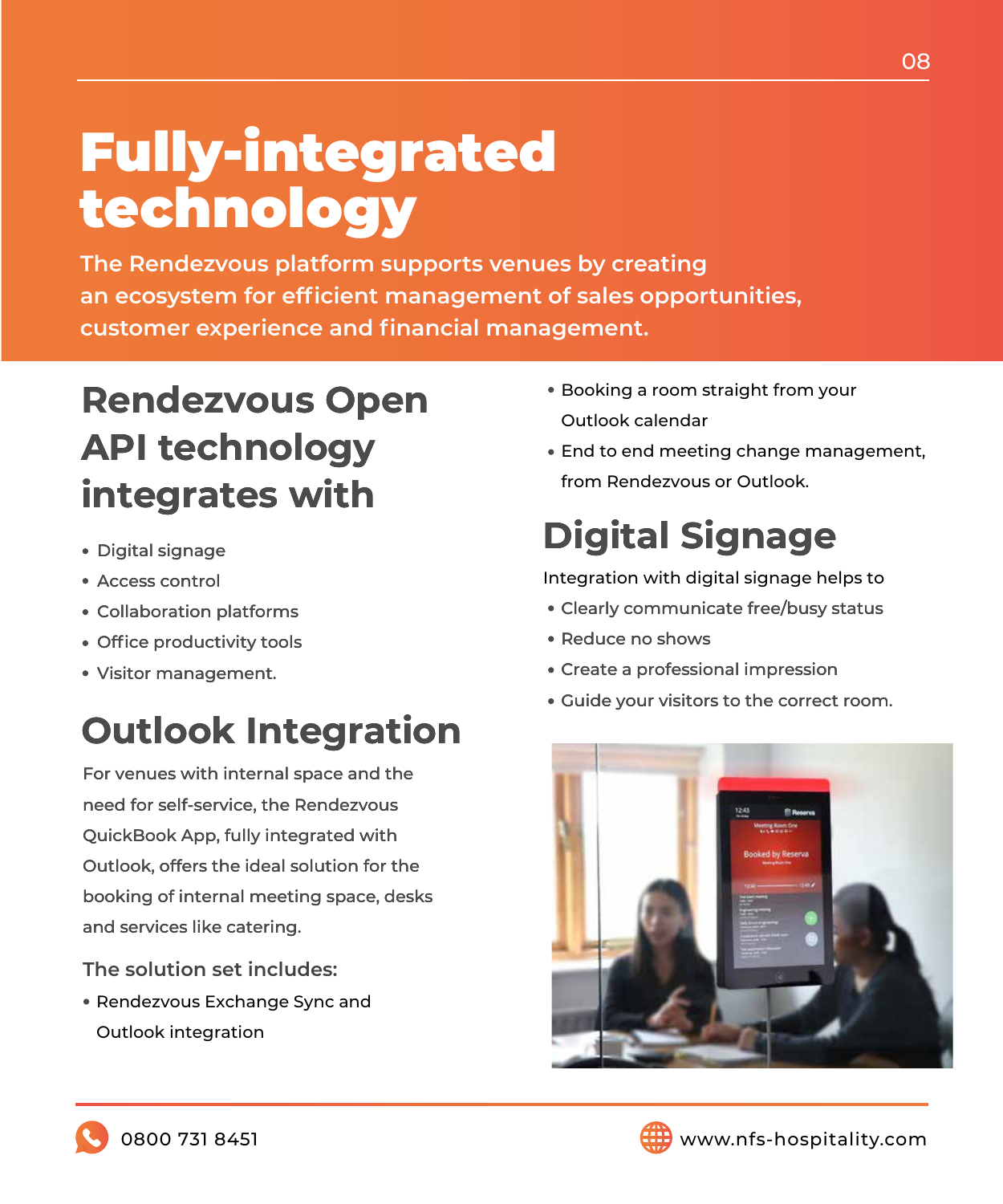#### Future proof your investments

#### **Other integrations with the Rendezvous Open API technology**

- **Signable:** For digital contract management.
- **Venue Directory:** The online venue marketplace.
- **ONELAN Media:** Seamless digital signage platform.
- **Financials:** Sage, Xero, Agresso, Great Plains and more.
- **Venue Performance:** Leading venue benchmarking platform.
- **Seating management:** Floor plan design solutions.





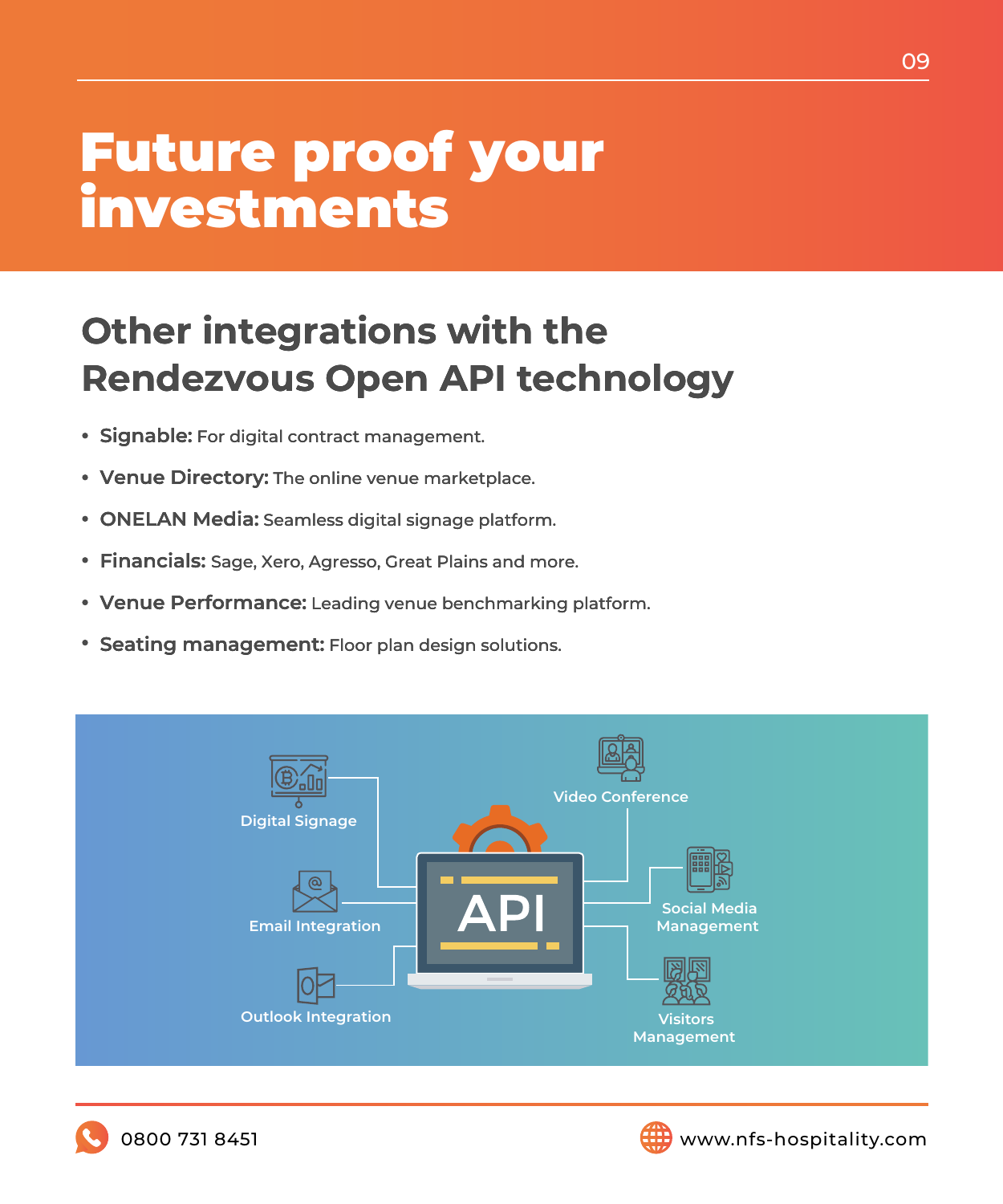#### Why choose Rendezvous from NFS?

**It's the solution from an international hospitality and events company, NFS Technology, with over 20 years' experience in the sector and trusted by leading venues and we're at your disposal 24/7.**

*The system has enabled us to multi-task. As a small team, this is brilliant as it allows us to jump from one project to another, whether it's checking availability of a room, or checking a contract for a client or even issuing an invoice, the system has worked really well for us.*

*- Sophie Shepherd, Sales Manager, British Airways i360*

- *Rendezvous has helped us to streamline the booking and billing process, saving valuable time which our staff can now use to deliver better service. Having Rendezvous will also help with revenue generation as it gives us better information on our clients' booking and consumption patterns. - Michael Garcia, IT Director, CH&Co*
- *Rendezvous enables us to convert enquires into business, prompting us when we need to move forward on any project. It prevents us from double-booking rooms, and keeps us on top of all booking and enquiries. Efficiency like this becomes a revenue generator in itself.*

*- Alexandra McIlquham-Jones, Conference and Events Manager, Cardiff City Hall and Cardiff Castle*

*For us, the access to up to date availability via Rendezvous together with bookings, client profile and billing information instantly offers more transparency and supports better business decision making. Multi-venue capability also makes it easier to devise new business opportunities through venues cross selling space and events.*

*- Liz Morgan, Head of Sales, Life's Kitchen*

- *With a client database of over 2000 organisations and bookings being taken up to five years in advance, it is vital to have an effective management platform. The Rendezvous package achieves this with its integration of managing dining, bedrooms and meeting rooms within one product – contact management being at the heart. For this reason I would highly recommend Rendezvous as an affordable, scalable and flexible option for any residential conference centre.*
	- *Grant Farrant, Operations Director, Christian Conference Centre Trust*
- *I can be away from the office, anywhere, and all I need to do is look at my laptop to keep an eye on what's happening at the office. This is the way the world's running, and it's great. It's a very cost-effective system.*

*- David Marment, CEO, Terrace Conference Centre*

Don't just take our word for it – watch this informative video about the Union Club to find out how the club revolutionised their operation in the space of a few weeks: